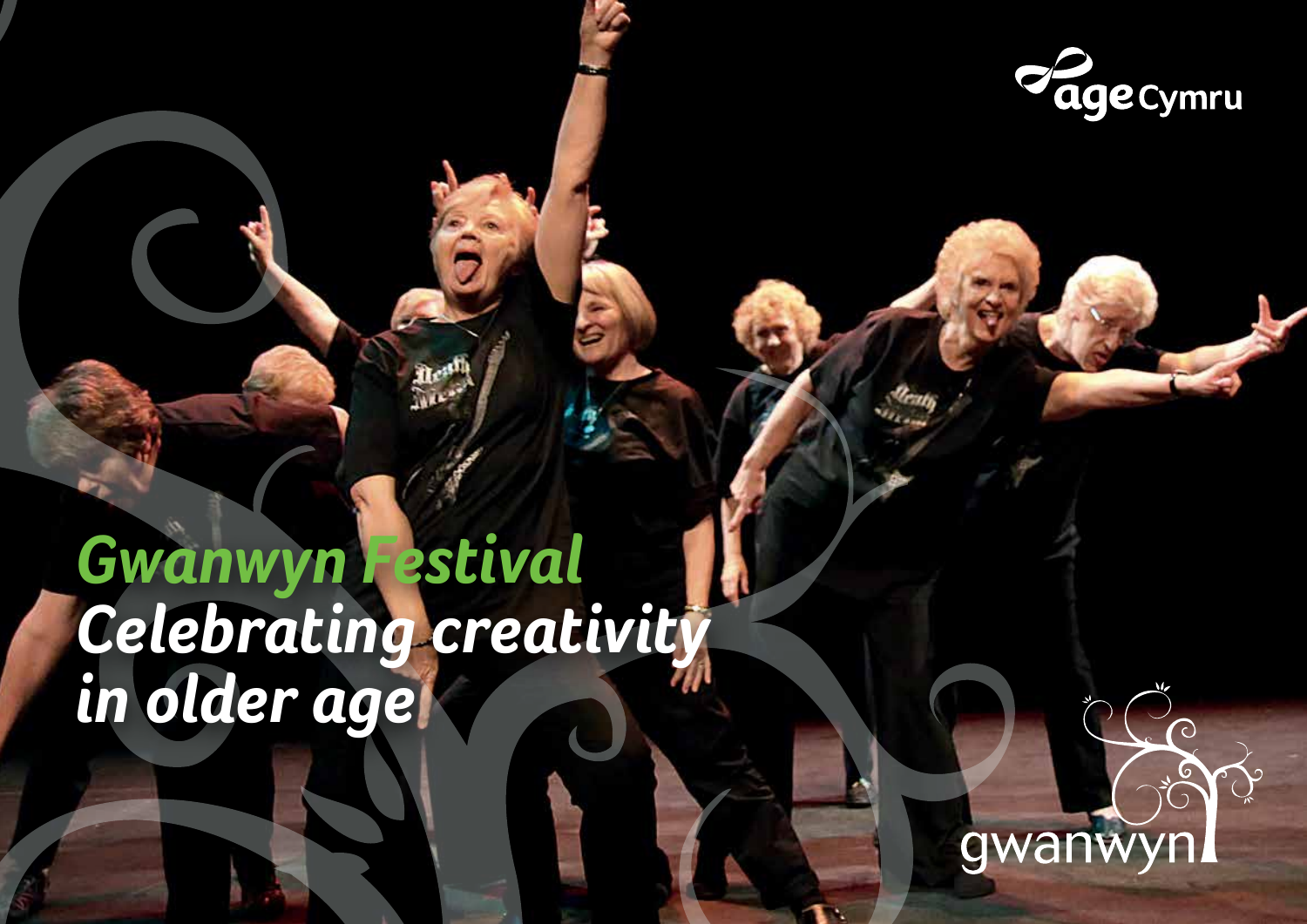## *Gwanwyn: a potted history*

A national festival celebrating creativity in older age

Covering the length and breadth of Wales

Began in 2007

Over 3,500 events

Over 75,000 people

£250,000 issued to local community groups to take part

490 grants issued to local community groups

96% of participants would like to attend more Gwanwyn events

92% of participants who engaged in artistic expression reported benefit



89% reported benefit to their well-being as a result of attending a Gwanwyn event

62% now do something creative on a regular basis as a result of their participation in Gwanwyn activity

Led by Age Cymru and supported by Welsh Government and Arts Council of Wales

Delivered in partnership with over 75 organisations each year

*Approaching retirement and plucking up the courage to be more creative. Gwanwyn has come just at the right time and feels like a good start! Thank you.* **''''**



Cyngor Celfyddydau Cymru Arts Council of Wales





Cefnogwyd gan **Y Loteri Genedlaethol** trwy Gyngor Celfyddydau Cymru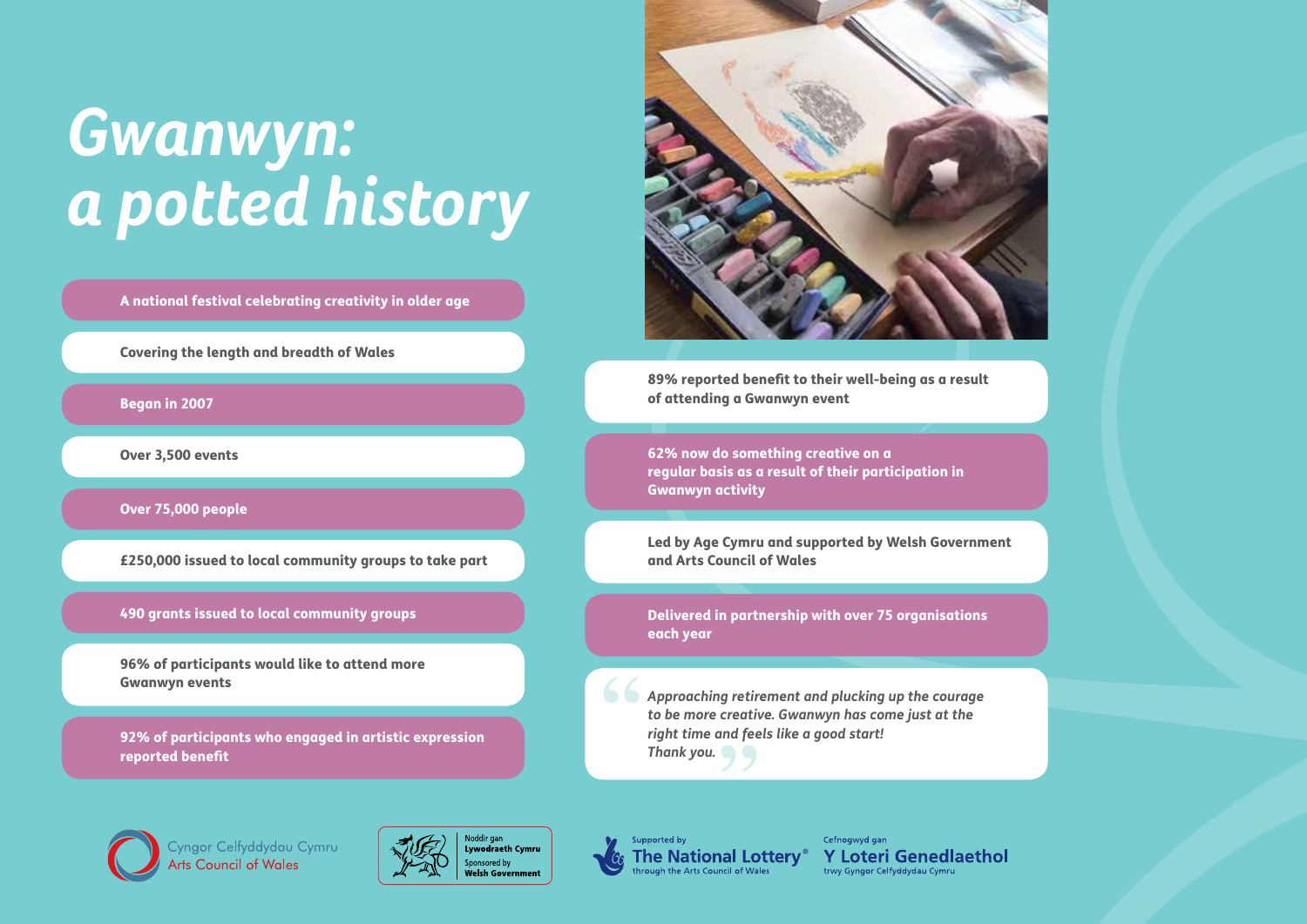

## *It's good to look back but it's rude to stare*

Gwanwyn, which means spring in Welsh, celebrates older age as a time of opportunity for renewal, growth and creativity. The festival offers opportunities for greater participation by older people in the arts, be it visual arts, drama, storytelling, music, literature, photography, dance or film. During May, groups and individuals join together in a wide range of venues and locations across Wales in an explosion of paint, clay, photography, theatre, dance, creative writing, film, storytelling, and much more. It is a time for performance, exhibition, workshops, discussion, networking and most importantly fun!

**Gwanwyn celebrates its 10th birthday this year, providing a timely opportunity to look back at the festival's achievements and share a small flavour of the work created over the past ten years. With Roy Bailey's quote in mind (above), I've been very conscious that this exercise should not merely look back with rose tinted glasses but wanted to provide the opportunity to showcase the best of what Gwawnyn has achieved and to provide inspiration for your future creative endeavours. It is by no means an exhaustive look at all the work but a selection to demonstrate the variety of work that takes place.**

**We all want Wales to be a good place to grow older and the arts and creativity are absolutely fundamental to that aspiration; fostering inclusion, alleviating loneliness, improving well-being and quite simply, creating and taking part in exciting work for the enjoyment of all.**

**Inspired by Bealtaine, Ireland's national celebration of creativity as we age, Gwanwyn was established by Age Cymru in 2007.**

**I joined Gwanwyn's path only a few years ago so would like to extend my thanks to all organisers, partners, participants and volunteers (both past, present and future) who have made Gwanwyn the festival it is today. Without you there wouldn't be so much colour, vibrancy and energy emanating from the work which enables Gwanwyn to showcase the very best of creativity in older age.** 

**I hope you take this moment to enjoy all that Gwanwyn is and please do join us as we develop the work over the next ten years to make Gwanwyn all it can be!** 

Emma Robinson, Arts and Creativity Programme Manager, Age Cymru 2016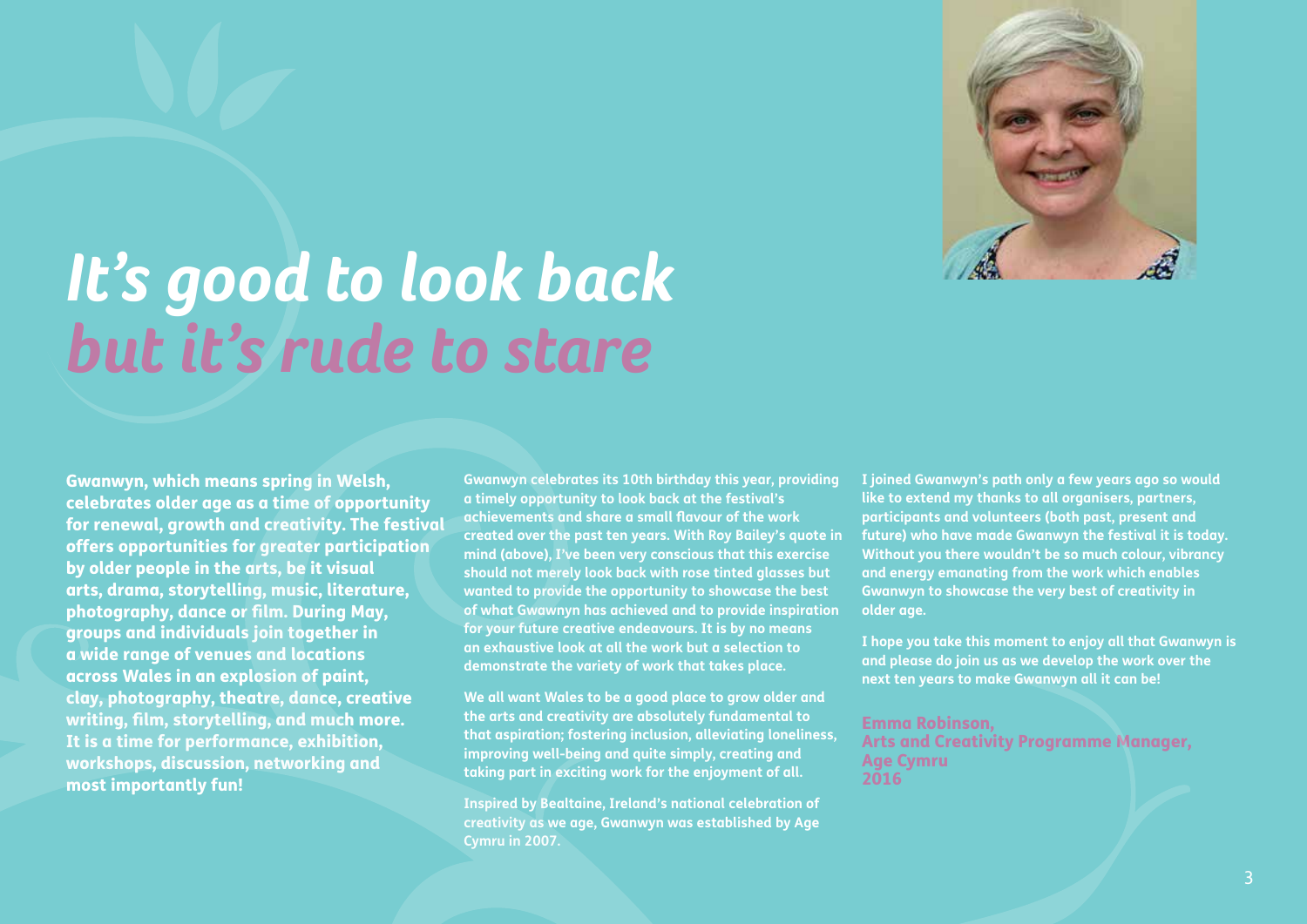

Gillian Clarke, the National Poet of Wales (2008-2016), was commissioned to write a poem to celebrate the 10th birthday. Her response was *Life-Painting* and she shares her thoughts on how she approached the commissioning process:

**''***I am aware that it is impossible to write a poem about an abstract idea such as 'creativity'. All artists need things, the physical world of colour, sound, weather, place, people. 'Creativity' covers all the arts and crafts, and the people who make it. Art is about life. As a child I loved the colour-names in my paint-box, so I began with the words for colours, like dipping a brush. I imagined my listener as someone like you, man or woman, remembering a life, being a child, being happy, sad, afraid, day or night, summer or winter, and remaking it in art. Every human being growing older has treasure*  stored in memory, and art is a way to share it.  $\bullet$ 

### Life-Painting

A word, a colour. Somewhere a woman sings, and you remember -the moment brings that hour again, and the summer child alive inside you dips a brush in gold, then blue for dark. You colour what you heard: children at play; the evensong of birds.

Or winter, by the fire long ago, watching your mother sifting flour like snow. Tell it in words, or paint-box poetry: *Rose Madder, Ochre, Lapis, Indigo,* colour-names that waken memory, a lamplit room, groan of a wind-blown tree.

A moment, and your whole life wakes to flow in *Rose Madder, Ochre, Lapis, Indigo.*

Gillian Clarke National Poet of Wales, 2008–2016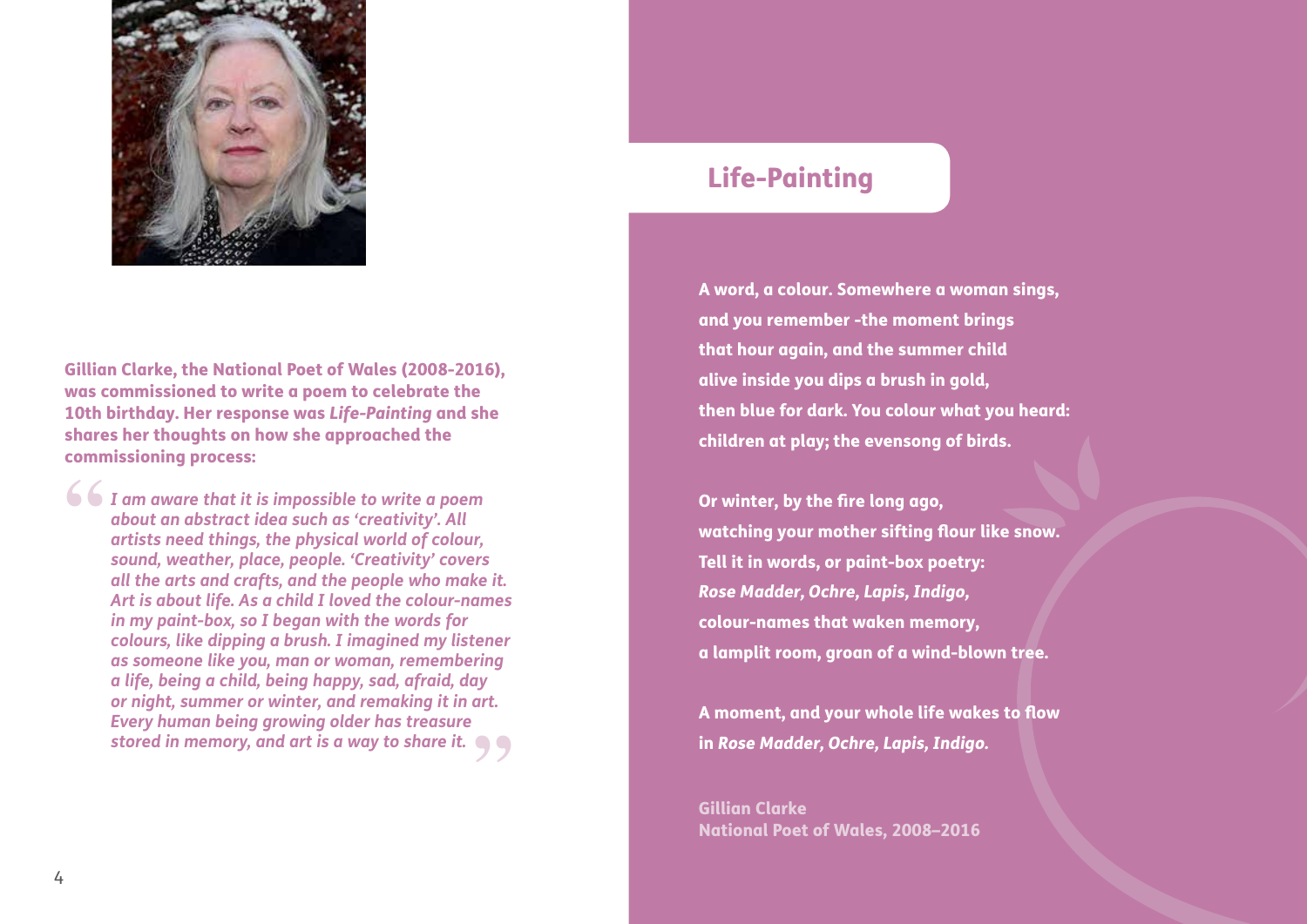Inspirational poet Professor Gwyn Thomas was commissioned to write a poem for the very first festival. Gwyn passed away in April 2016 and we would like to honour his life and work by sharing his poem, written when he was the National Poet of Wales in 2007.



#### GWANWYN

There are some of us, at sixty, Who are tempted to set our bums down And feet up And to sit in comfort staring At the endless barren wastes of a screen And those black holes in it That are cosmic in dimensions And forever ready to suck out Of any viewer - into a vast unhide-bound maw Any flickering of life,

Any inclination towards A mite of original thought or action. And if we are not careful We may find ourselves freewheeling Smoothly, unperturbedly In a shroud of a total and black Lack of imagination Into a grave to turn to dust, Or a furnace to be burnt to ashes. That is, if we do not possess

The will to not let go Of the eternal springtime of imagining. So, come out, friends, and dance, Compose and sing; Insist on feeling still and tasting still The great wonder of the world. Let's show all men that we are still alive.

Gwyn Thomas National Poet of Wales, 2007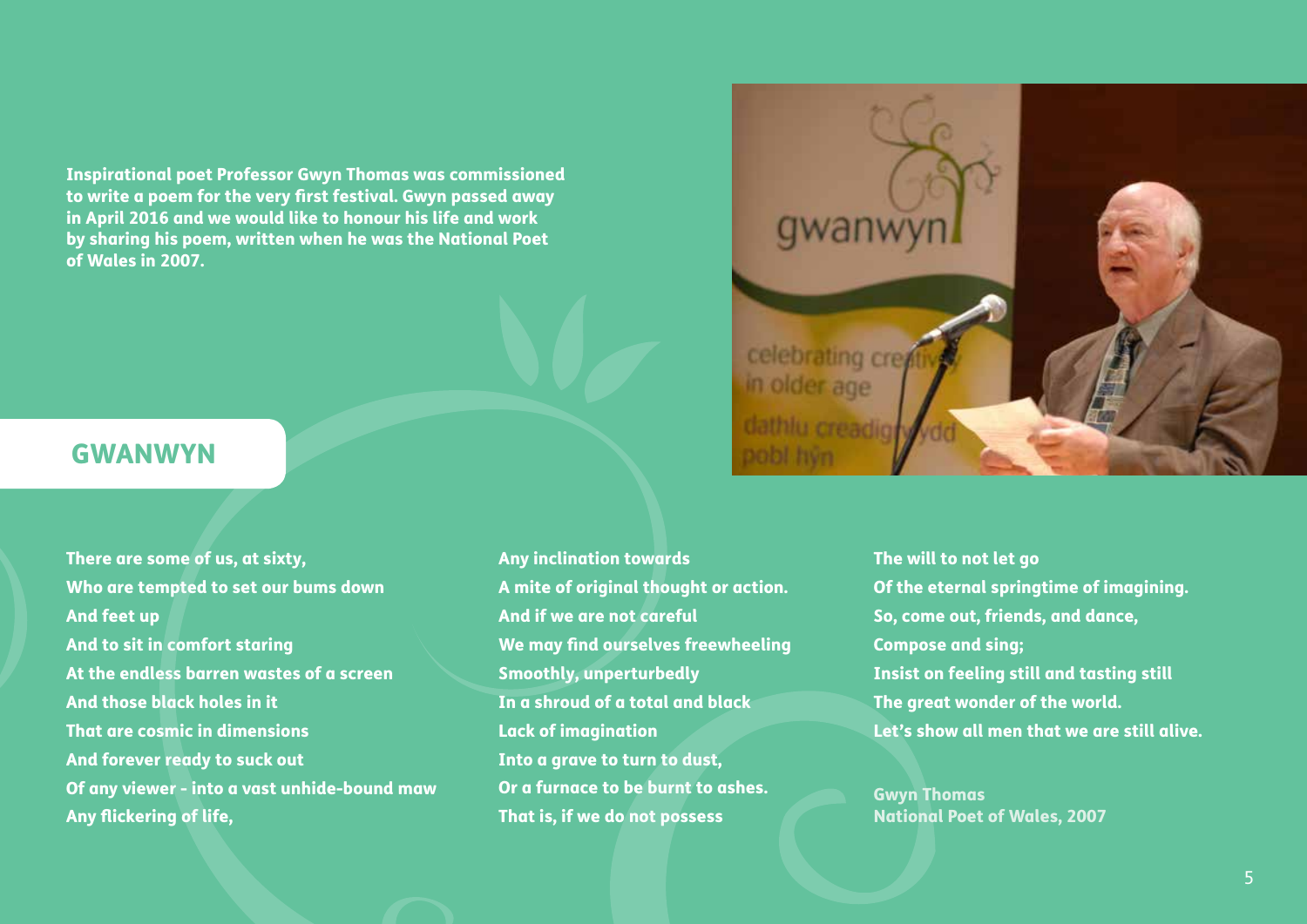# *Gwanwyn: a little bit of everything*

Gwanwyn encourages creativity in all art forms. The festival offers huge opportunities to take part in workshops and also performances, demonstrations and other festivals.



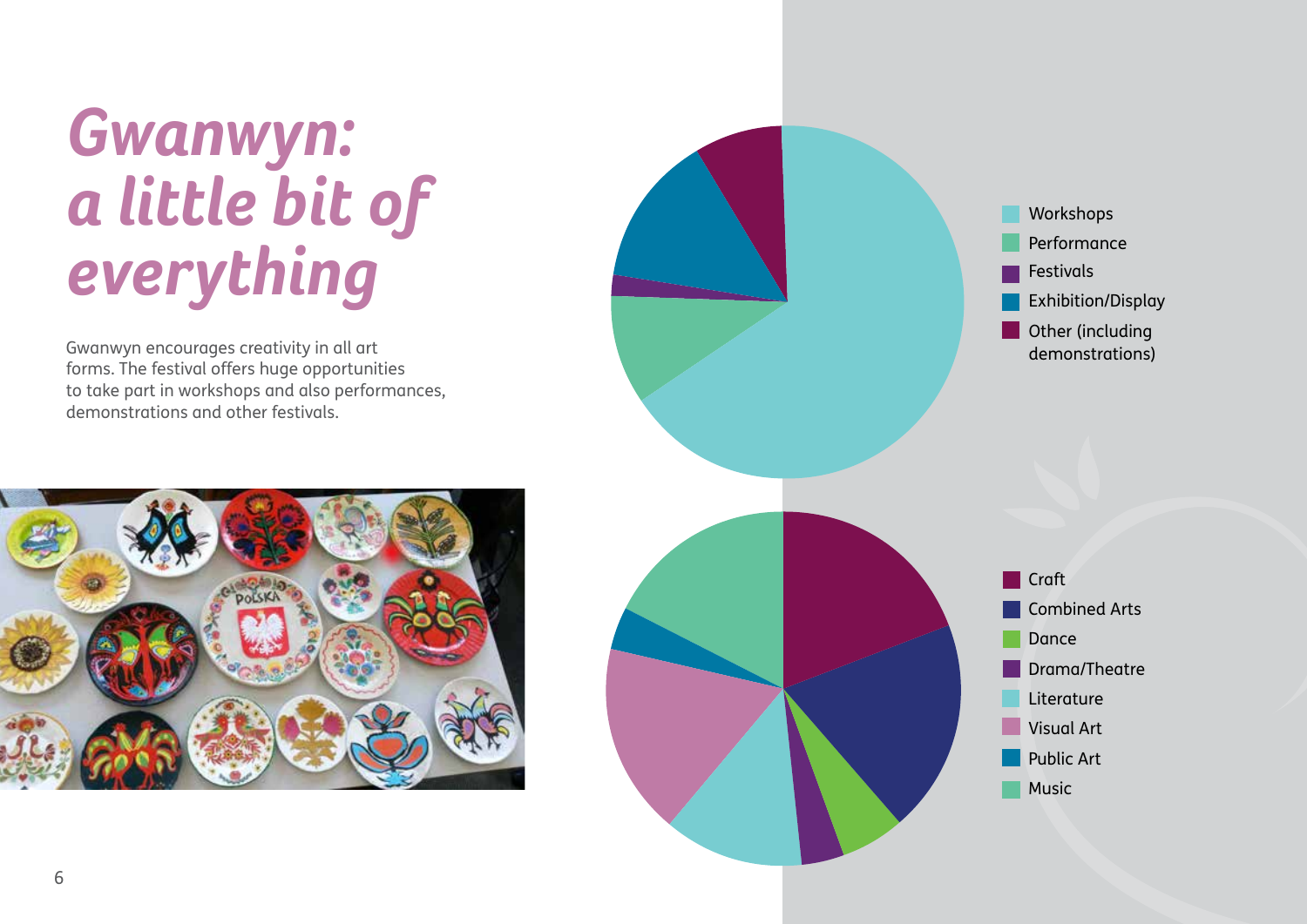

### *Dance <u>EXECUTE AND SET EXECUTE AND THE PROPRETTED APPRENENT APPRENENT APPRENENT APPRENENT APPRENENT APPRENENT APPREnent APPREnent APPREnent APPREnent APPREnent APPREnent APPREnent APPREnent APPREnent APPREnent APPREnent APPREn*</u> appreciation of the older dancer 99

#### Shake a Leg

Gwanwyn, in partnership with Rubicon Dance, wanted to encourage increased leadership and development of dance activity for the benefit of older people in the community and engage them in regular sessions that are fun, social but also promote health and fitness. The *Shake a Leg* manual was created as a simple introduction to planning and teaching classes for older people. 21 dance teachers also received training to develop their skills and confidence.

This led to **Stepping Into Spring**, a celebration of older people's dance groups from across

Wales, at Sherman Cymru in 2014. Striking Attitudes, Tystion (TAN Dance), Senior Moment(UM) (Powys Dance), NuWave (Rubicon Dance), Atgofion (Rhondda Cynon Taf) and Rhuddem Dance (Theatr Felinfach) led a 70 strong cast.

#### Parkour

Cardiff Bay's urban playground was taken over by older people during the festival in 2014 and 2015, who were discovering the contemporary blend of parkour and dance, led by Parkour Dance. The workshops taught the principles of Parkour, overcoming physical obstacles in an urban environment. Everything from railings to children's climbing frames were utilised in the pursuit to keep older people active and limber; providing a fun and positive environment for participants to become more aware of their body, improve balance and ability to fall without causing too much harm. All helping towards increasing confidence and alleviating fear of falling. Injuries from falls are by far the greatest cause of hospitalisation among older people and falling is the primary cause of over 40% of admissions to a nursing home.

Gwanwyn, in partnership with the Wales Millennium Centre, is establishing a regular Parkour for older people group in South Wales and will offer training for Welsh Parkour coaches to extend their practice to include classes for older people.

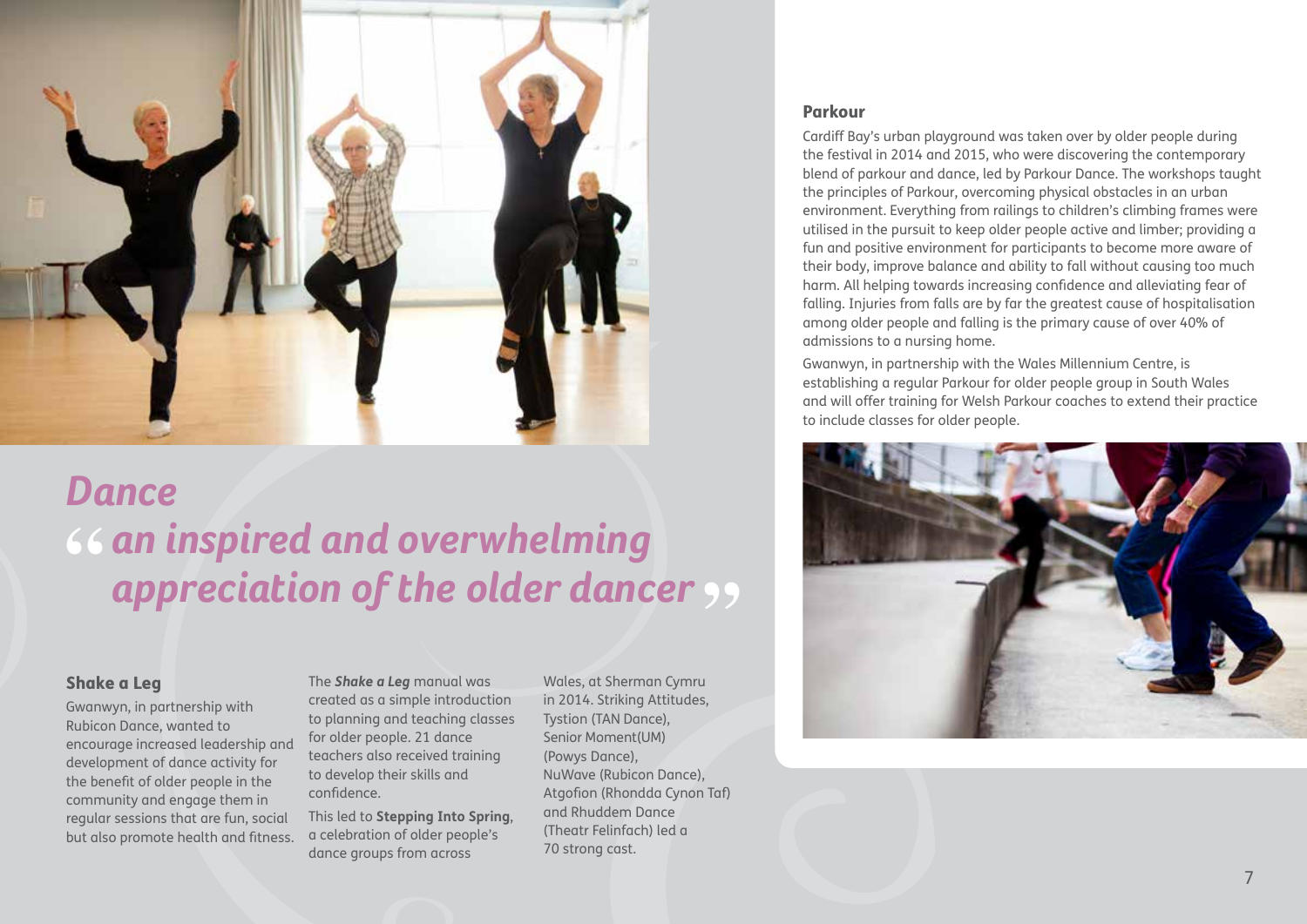

#### CAIN

Gwanwyn has supported CAIN, an older people's dance group based in Caernarfon, led by Cai Tomos. Inspired by the Company of Elders from Sadler's Wells, CAIN began in 2012. One of their dancers explains how CAIN puts the 'joie' back into the 'vivre'

*We learn so much, a kind of understanding which can be quiet and tender or strong and powerful and in which we dance a connection to whatever it is which binds us together. Whatever age we are!* **''**

> *It's important that CAIN is a performance group. Although I always benefit from every class I attend the aim of our work is to be able to perform in front of an audience, Gwanwyn has given us the opportunity. My muscles, joints, my whole body benefits from our classes and also from performance. My memory is also improved as I need to remember the sequence of the piece. Remembering and performing well gives me more confidence in other aspects of my life. In CAIN we are constantly learning about what our physical bodies can achieve but there is also other learning – about who we are, what we need, how to relate to others. There are hard lessons to learn in growing older but dancing helps*  me recognise the positives and keep the spiral of positivity<br>moving upwards rather than give in to the difficulties. *moving upwards rather than give in to the difficulties.*

#### Striking Attitudes

Gwanwyn asked Caroline Lamb, Artistic Director and Choreographer from Striking Attitudes Dance Theatre, to reflect on her involvement with the festival;

*When I was 10 I desperately wanted to be a ballet dancer. I attended Saturday morning classes with Miss Fisher – a small and terrifying lady with short red hair and spent hours at home perusing 'Every Child's Book of Dance and Ballet'*  **''**

*Now, having grown up a little, I run a professional dance theatre company with our rehearsal director, Janet Fieldsend. Striking Attitudes works with older dancers, both professional and community, providing creative and performance opportunities.*

 *I have been involved with Gwanwyn since it first began; making our first dance film 'Remains to Be Seen'. The best part of Gwanwyn is seeing the huge range of creative opportunities that the festival provides from saxophone workshops, parkour for older participants to African drumming and story telling. It focuses on the creativity of older people and gives them a valuable platform.*

 *The festival is all about carrying on – carrying on being creative and having a voice as we age. It's a life-affirming event that lets the rest of the world know we don't need to lie down and quietly fade away as we get older, and that age does not have to be a barrier to leading a creatively fulfilled life. The festival promotes the idea of a vigorous and active older age –one that is positive and still creatively challenging.*

 *Gwanwyn goes from strength to strength. Please get involved – jump in there – don't think twice! The Gwanwyn festival is stimulating, energizing and great fun! You won't regret it!* **''**

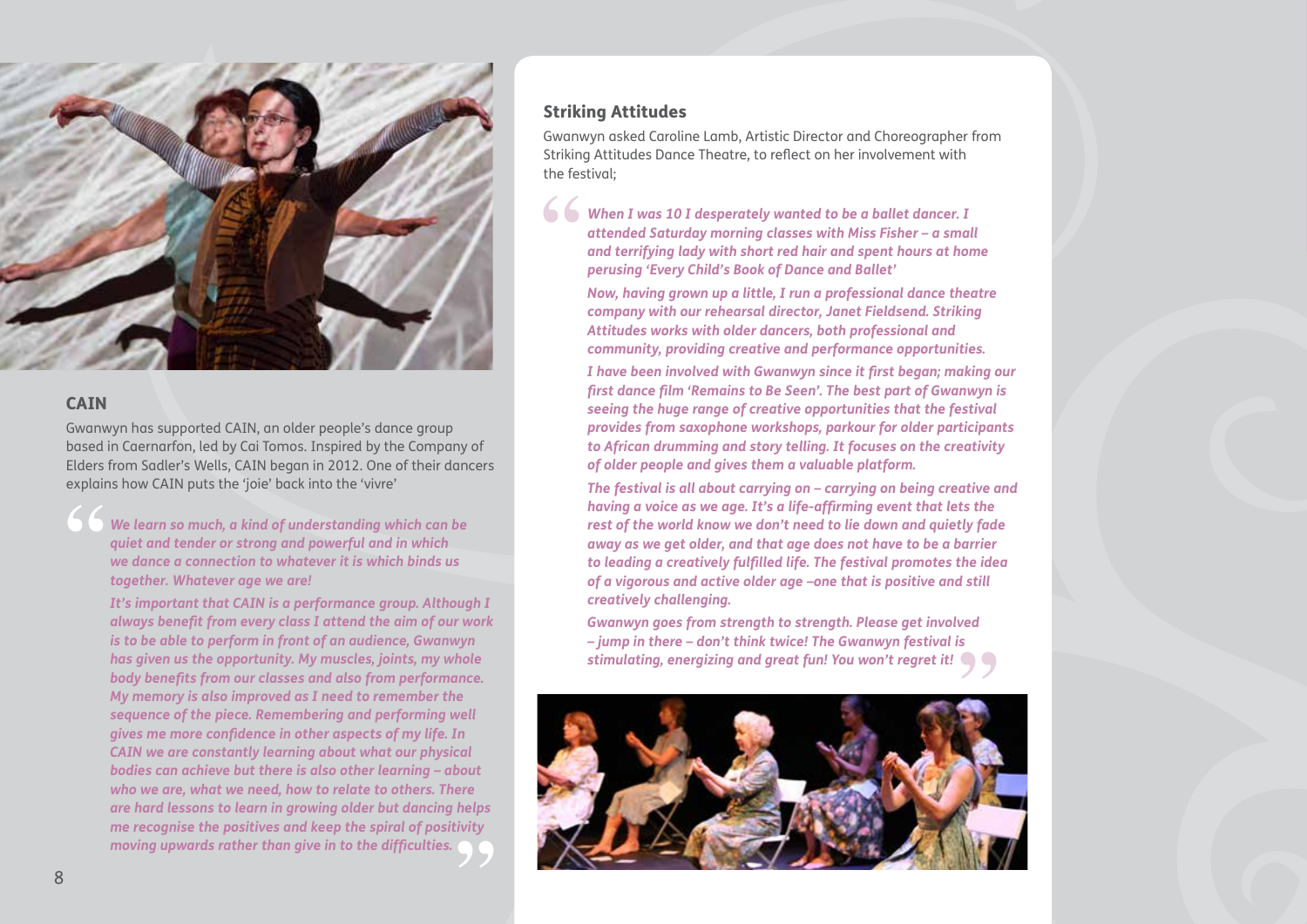### *Theatre*

**66** *I've spent my whole life getting to know others, but this performance has taught* me to get to know me *others, but this performance has taught me to get to know me* **''**

#### From Page to Stage

Gwanwyn, in partnership with Tŷ Newydd National Writing Centre of Wales, encouraged and developed new writing for the Welsh drama scene. Working on parallel strands in English and Welsh, writers attended two residencies to work on ideas for new plays for use by Welsh amateur drama companies. The writers were mentored by Gilly Adams and Aled Jones Williams who provided a real boost to their writing confidence and creative energy.

#### Company 6.5

Company 6.5, Sherman Cymru's Senior Theatre Group, and Sherman Youth Theatre took part in an intergenerational summer school leading to three performances of *Still Here*. *Still Here*, directed by Philip Mackenzie and Iwan Brioc, took the form of an experiential sensory labyrinth where each audience member took an individual journey through the dark labyrinth to experience and interact with a series of 'pods', each led by a single participant.

*Thank you from the bottom of my heart for the first slow dance of my life. It touched me deeply*

#### Have a go Shakespeare

Shakespeare Link's series of 'Have-a-go Shakespeare' workshops opened the works of the bard up to rurally isolated older people in Powys. Participation in the workshops led to some of the 'Have-agoers' joining the Willow Globe Community Company's production of *The Merry Wives of Windsor*.



**''** *I can't tell you how important 'Have-a-go' and our guided rebirth as Shakespeare groupies has been to us in a year full of unwelcome ambushes. Gwanwyn and Mr William Shakespeare have been more effective than a ward full of physicians. Bless you.* **''**

#### Third Act Critics *One of the most exciting developments in Welsh Arts in recent years*

Third Act Critics is an independent organisation available to people aged 50+. Through expert guidance, members are able to explore the role of the arts critic, and discover different ways to respond to arts, culture and sport. The programme gives budding critics aged 50+ the opportunity to see dynamic cultural and sporting events and get their voices heard. Initially funded by Gwanwyn, the scheme is always looking for new members.

**''***They have broken down barriers and asked questions about who actually gets to critique art. It is this democratisation of criticism that is crucial to a healthy and thriving artistic*  **community that listens to everyone.**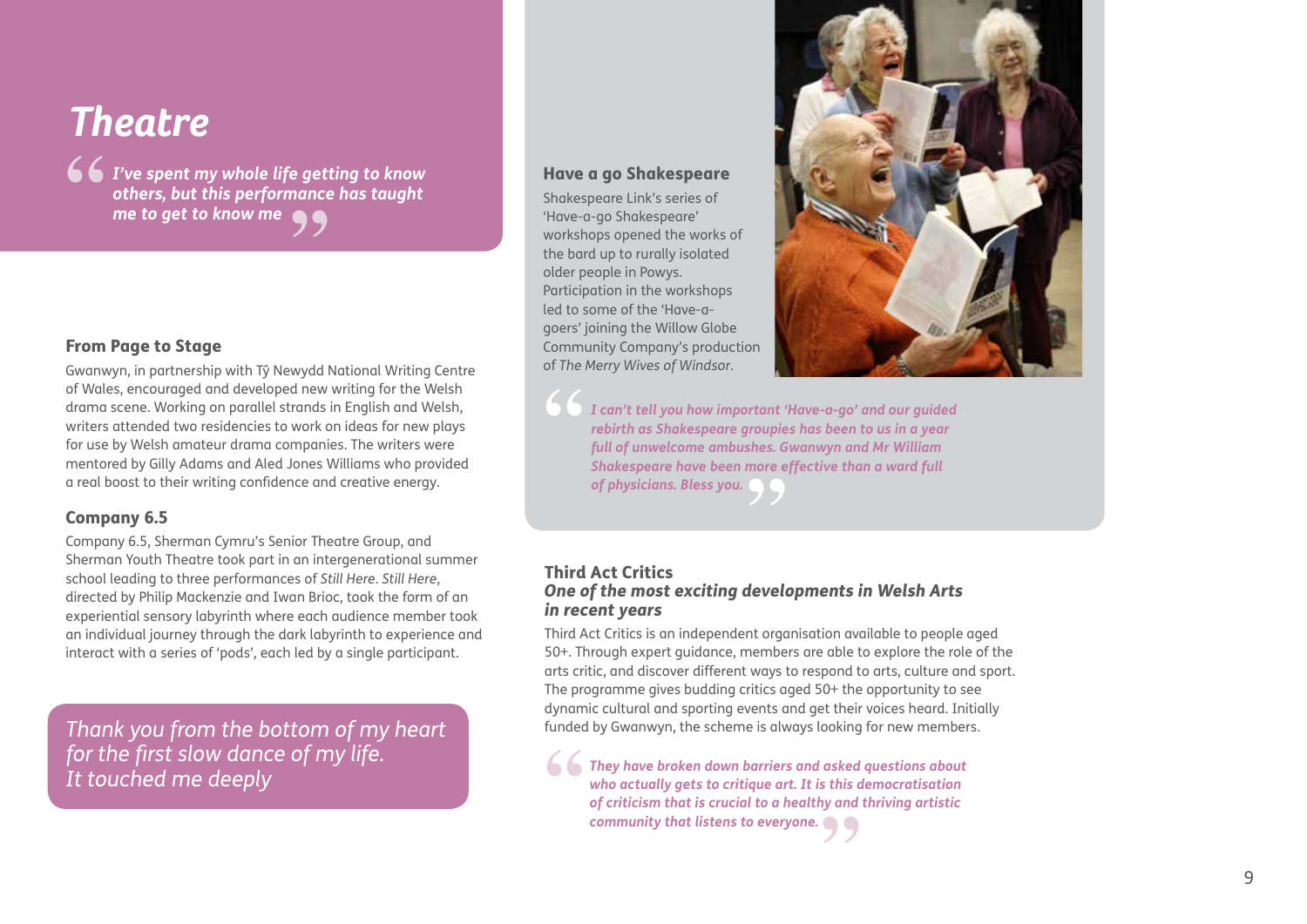### *Literature*

**''** *This experience has made me feel that I still have a life* **''**

#### What I Know

Gwanwyn Festival commissioned writer Briony Goffin to work with people whose voices often go unheard. These included carers, care home residents, older prisoners and nuns. Working in the medium of lists, beginning with the question "What do you know?" resulted in profound and moving compositions. Briony writes "*this project soon became for me about the individuals, rather than the groups to which they belonged. Subsequently, each piece of writing that has emerged is deeply personal and has involved a profound and often courageous journey. Whilst the work has undeniably emerged from four fascinating and distinct worlds, it is too easy to be tantalised by context. For me, this is the writing of many wonderful and extraordinary individuals and should be responded to in recognition of this, human to human."* 

**'' I** now know, because of my loneliness, when in company<br>I talk too much. *I talk too much.*

**''** I know George Best was the greatest footballer, ever<br>I know that I'm not afraid of the dark.<br>
I *I know that I'm not afraid of the dark.*

**''** I know that I like French and wo<br>I have known good times. *I know what it's like to have a stroke I know what it's like to place a baby up for adoption I know that I like French and would like to learn it*



#### Aged to Perfection

*Aged to Perfection* was a small book with big ideas. Featuring new work from older writers across Wales, the book was never meant to sit on a bookshelf but was designed to be passed on, with over 1,000 copies beginning their journey at the Hay Literature Festival launch in 2010. Copies made it as far as Australia, New Zealand and even Everest Base Camp.

So keep your eyes peeled, you may spot a copy of *Aged to Perfection* on your travels. Please let us know if you do!

#### Dyma Ni (Here We Are)

Meeting monthly in Caernarfon Library, Disability Arts Cymru's Welsh language creative writing group teamed up with author Siân Northey to create and publish new work; *Dyma Ni (Here We Are)* 

Members of the group live with a range of medical conditions and long term illnesses and their commitment to creative writing enhances their confidence and self value.

 *I have been battling a long term illness for many years. The things I am able to do have decreased and my world has become smaller as a result. This project has expanded my horizons and has helped me to feel that I have some kind of identity once again.*  **'' ''**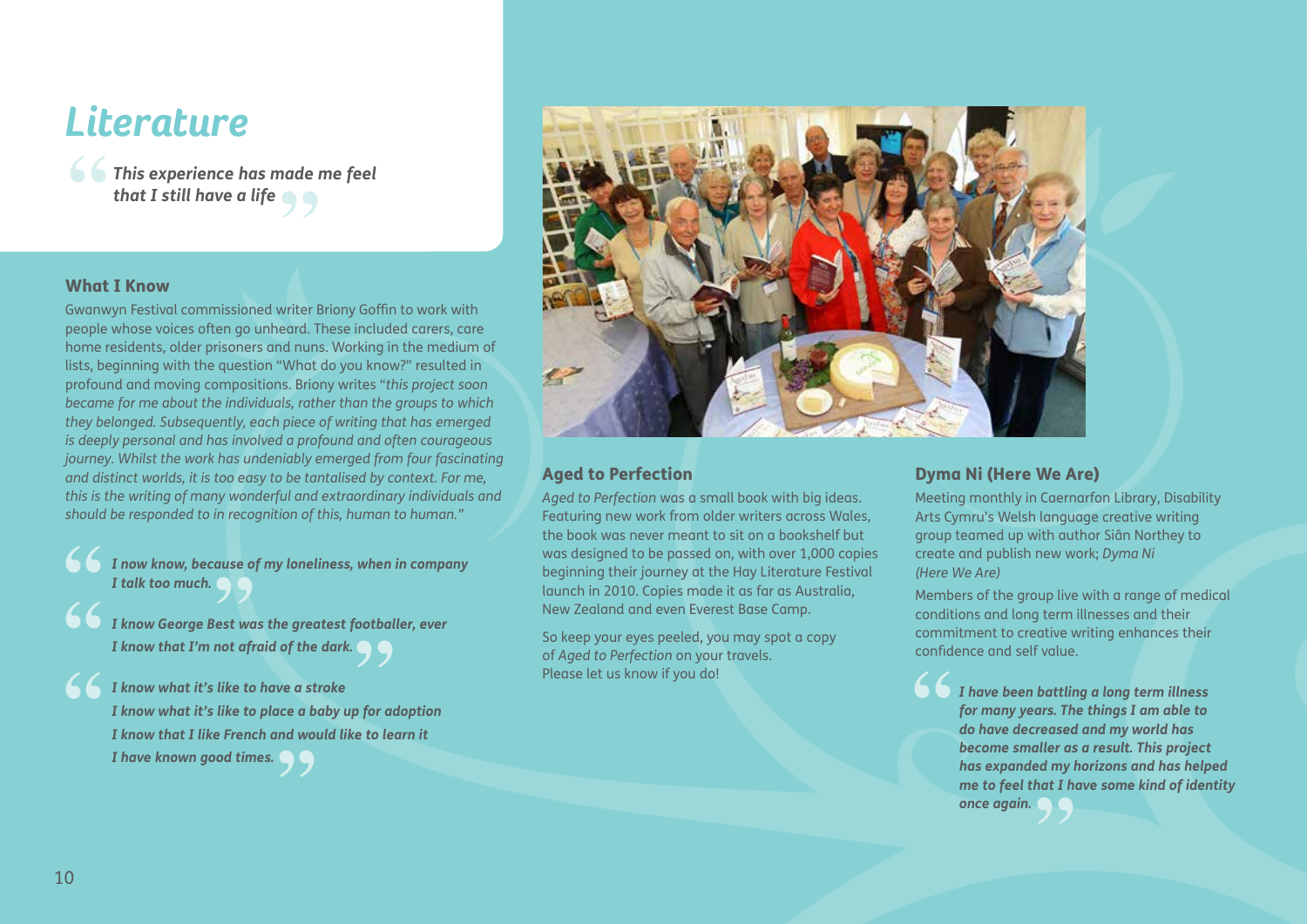### *Visual Art*

*Doing something creative is very conducive to peace of mind, it fights stress and lowers*  **''** *my blood pressure, a bonus!* **''**





#### No Regrets

Gwanwyn commissioned Cardiff-based photographer, Michal Iwanowski, to create a new public art work that challenged preconceived ideas and stereotypes of older people and what it is to grow older in Wales. This commission sought to be bold, shocking and intimate and examined the stories behind older people's tattoos and asked the question 'do they really regret their tattoo in older age?' *No Regrets* premiered at Fat Cap graffiti studios, Cardiff and visitors were invited to add their thoughts, comments and any regrets onto the exhibition itself.

#### *Fifty over Fifty*

Butetown History and Arts Centre presented *Fifty over Fifty*, showcasing fifty inspirational portraits and stories of women connected to the history of Butetown and the newly developed Cardiff Bay. The exhibition presented an insight into their achievements and motivation that empowers them in their extraordinary lives.

#### I 'heart' books

Visual artist Emma Prentice accompanied the mobile library service on their routes across Rhondda Cynon Taf. She joined the drivers for ten days and encouraged customers to put pen to paper and re-create their favourite book covers and quotes, using craft packs that could be left with each customer to complete in their own time.

A selection of the work created was combined into a huge Mondrian-esque collage, installed at Aberdare library, providing the opportunity to raise awareness of this hidden community and for housebound customers to feel part of something in their community.

*I'm in my 100's so I don't read as much now.*<br>I like a mystery. I like to guess the culprit. *I like a mystery. I like to guess the culprit.* 

*I like a mystery. I'd be lost without the*  **''** *talking books.*

I turn the rubbish off on the TV and read in bed.<br>I love reading. *I love reading.*

*I like Alan Titchmarsh books, a bit of romance*  **''** *and a bit of naughty.*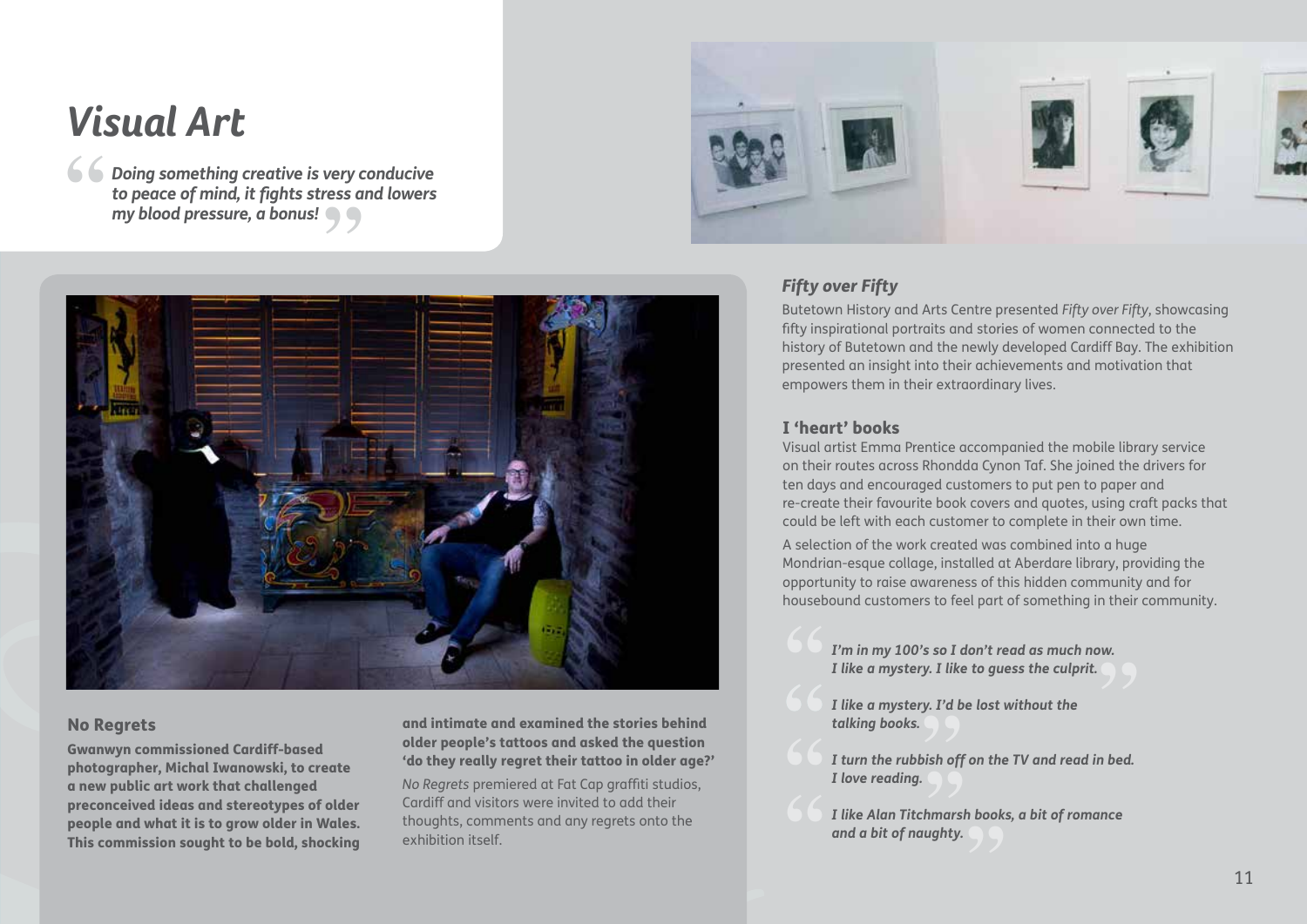## *Craft*  **''** *I was feeling fed up and low when I came, I feel much better now* **''**

#### Killing Time

Originally commissioned for Philip Glass' MATA festival in New York, contemporary composer Jobina Tinnemans asked knitters to use specially prepared needles to generate electronic sounds that formed an integral part of *Killing Time's* composition. The piece recreated the natural sound of Pembrokeshire, in which the movement of the knitter's needles created a 'random sequencing sampler' that mimicked birdsong, wind and waves.

The knitted 'scores' created a physical memory of each performance as each knitting performer adds their own work to the same piece during the performance.



#### Pimp My Uke

Pimp My Uke, in partnership with Men's Sheds Cymru, provided Men's Sheds from across Wales with kits and materials to make their own ukuleles. They received musical tuition to learn to play their 'pimped' instruments. 150 members from Sheds all across Wales came together for a sharing event and performance at St David's Hall, Cardiff, with talks from a luthier, workshops, performances from Cardiff Uke Nights and the Plucking Fourstrings. It provided the first opportunity for all Sheds to come together and for some members it was the first time they had left their local community for a number of years.

A ukulele kit was even sent to Australia – the home of the Men's Sheds initiative – and a group of ukulele learners are pimping their own ukes in Port Macquarie, New South Wales.

The majority of Men's Sheds members are older men, who have experienced depression, isolation and other mental states which have impacted negatively on their lives. Taking part really increased the confidence of individuals; with new skills being discovered and a real and visible increase to the sense of well-being for those who took part.

*The event was remarkable in so many ways; made even more delightful for the wonderful sense of spontaneity and sharing. Over-riding everything though was the great sense of achievement, self esteem and well being felt by all the members; to say they were buoyant and excited is an understatement. They still speak about the event to this day.*  **''''**



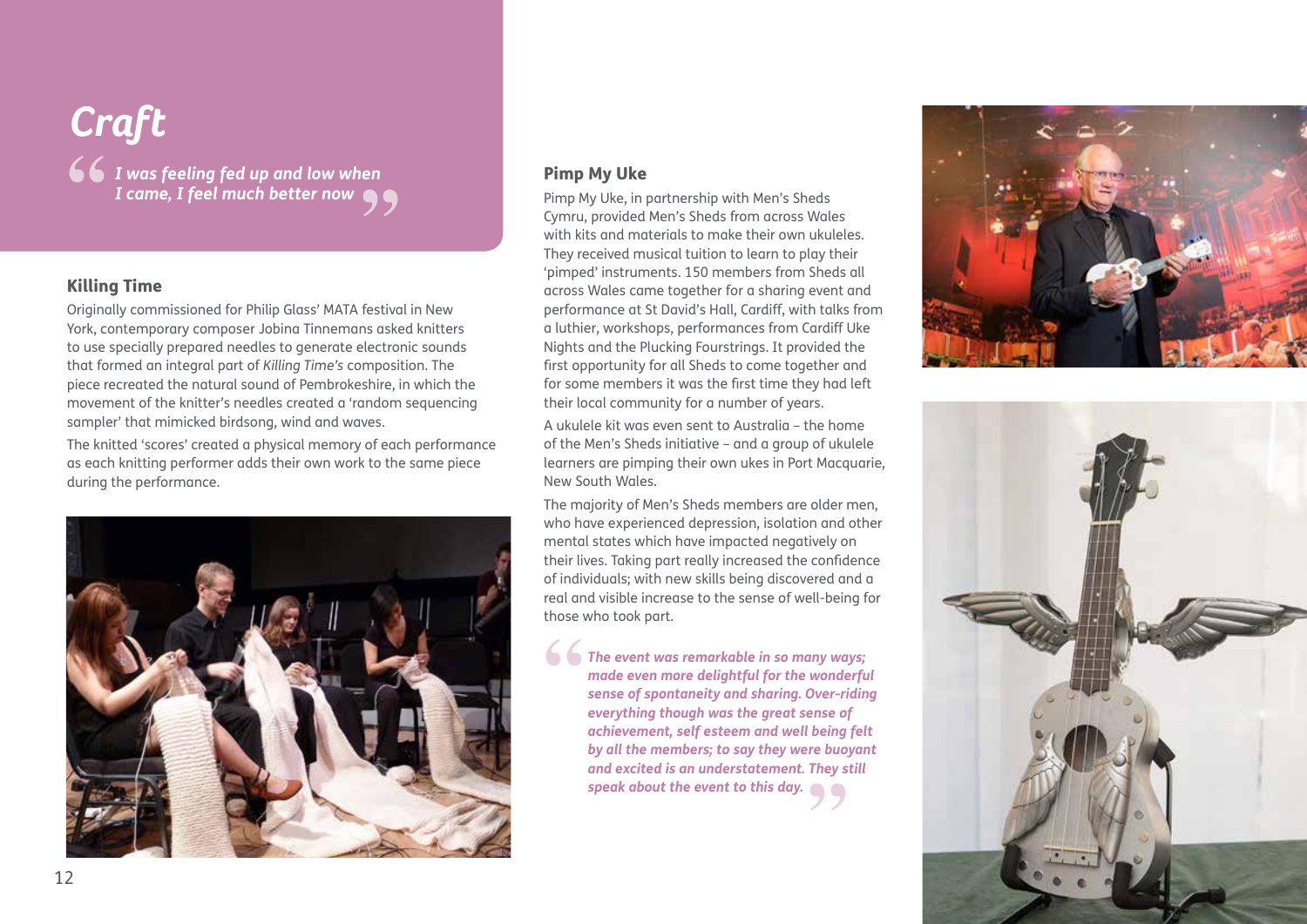

### *Music*

**''**

*There are good gigs and there are great gigs, and then there are gigs to which being*  **present is a privilege**  $\bullet$ 

Folk legend Peggy Seeger joined Gwanwyn in 2015, her 80th birthday year. Peggy, famed as the muse who inspired her late husband Ewan MacColl to write his enduring masterpiece *The First Time Ever I Saw Your Face*, wrote in anticipation of her performance:

**''** for me that my nose is going to be well and truly back against the grindstone. I'm delighted that such a festival exists. *I don't know how you define youth, but to me youth is 50. So it's wonderful that the festival is being held in honour of and for people over 50. My golden years were from about 40 to 65, which is quite old in itself. Us older people have a huge amount to give to society if we are used. Many of us end up in nursing homes like we've been shuffled off and hidden away. Our wisdom, knowledge and experience need to be used. We need to feel part of things and a festival like this will really help. I'm very much looking forward to coming to Merthyr because I haven't given a concert for 13 months after being very sick. I had an emergency operation last April and I came within an ace of not being here. So the show on Saturday is going to be a celebration grindstone. I'm delighted that such a festival exists.*

#### Musical Memories Choir

Singing is hugely beneficial for people living with dementia as the muscle memory of performing can last beyond the stage where verbal language is lost. A pilot project at the Red Cafe in Swansea, saw choir leaders from the Welsh National Opera leading rehearsals and performances as part of the Gwanwyn Festival.

**''** *It is a time in the week when members can leave their home and come together with others and laugh and enjoy company in a stimulating environment. The singing itself is beneficial physically with breathing and movement, emotionally with a feeling of connectedness and wellbeing, and therapeutically with a connection to memories and reminiscences. Performing boosts self esteem and brings a sense of self worth and connectedness to the wider community. For the audiences at our performances I think it is positive to see people whose lives are affected by a pretty bleak disease living, enjoying life and expressing themselves creatively. It demonstrates that it is possible to live well with dementia.* <del>c</del>h<br>'ely.<br>99

#### Forget Me Not Chorus

The Forget Me Not Chorus is a Cardiff-based charity that supports people with dementia and their families with weekly singing and creative workshops. They gave a food themed performance in Caerphilly Castle's spectacular banqueting hall, to an audience of family and friends.

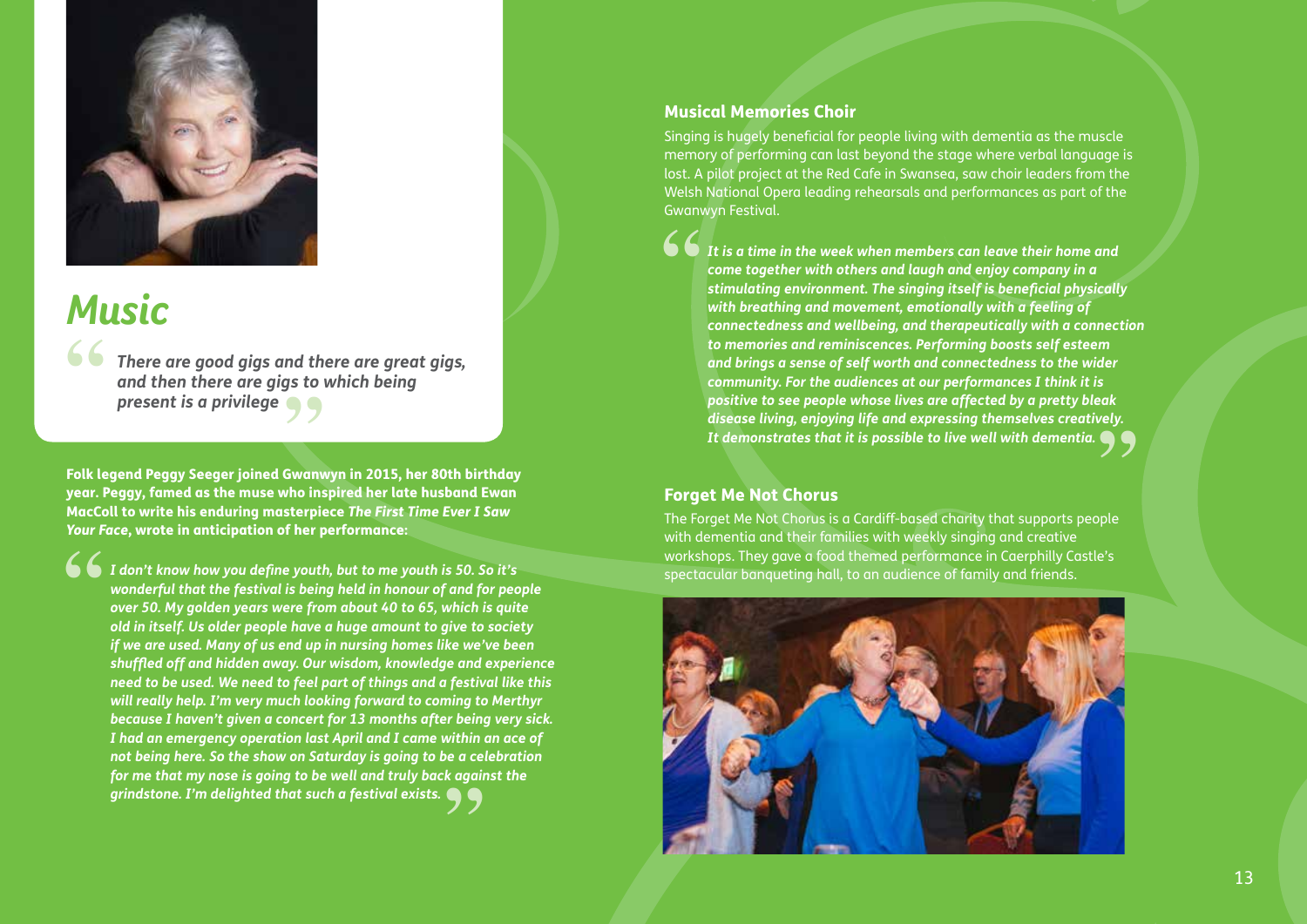**( f I** defy anybody not to be moved **( )** *I defy anybody not to be moved*

#### Butetown Women's Day

Women and children from the Somali, Yemeni, Sudanese, Indian, Bengali, Pakistani and other communities from Butetown joined together for a special Gwanwyn festival. Jamad Jibril of BAWSO explains:

 *The room burst with fun, energy and community spirit when everyone joined together to dance and perform music guaranteed to get you dancing – I defy anybody not to be moved! Gwanwyn's multicultural festival is such an important event, not only for bringing all the communities together but also for building that bridge between the*  **''** *young and old generations.* **''**



## *Multi-arts Comedy Camp*

#### Laughter is the best medicine

In 2011, Gwanwyn and the Cardiff Comedy Festival set out to find Wales' funniest over 50s. Those who were brave enough took part in a two week intensive training course with professional comedians, culminating in a live public performance at the Glee Club in Cardiff Bay. One of the participants, Phil Westcott, had never performed stand up comedy in his life before joining the Comedy Camp, and he went on to become a semi-professional comedian, performing and organising gigs on the Welsh circuit, as well as popular comedy festivals in London.

He talks to Gwanwyn about how taking that first step to apply and take part changed his life.

*I saw an ad on CEEFAX, on television looking for Wales' funniest over 50s. I'd been living with depression and just sat on the sofa watching day time television.*  **''**

> *The workshops, the audition, nothing can prepare you for the first time – my first joke was about my daughter and 30 seconds before I went on stage I couldn't remember her name! Not a clue!*

> *Then a fortnight later I was on the stage at the Glee club in Cardiff! It was mind blowing. Standing on the stage before the event I was thinking of all the comedians who have stood on that stage – I've stood on the same stage as Lee Evans (he is one of my heroes) – I love Lee Evans. He's played there, all the big names you name them, Michael McIntyre, all played there – I could feel it.*

*It probably wasn't my best performance but it felt like it was because I was on such a* 



*high – going out onto that stage. It was my first sense of 'oh yeah – I can control you lot' – commanding , I'm in control of this from now on – if you'd have heckled me you would've been in trouble cos I was was on fire and I finished my set and it went down well. I will never forget that experience.*

What would you say to people who are interested in starting something, but keep making excuses?

*I'd encourage people to put themselves outside of their comfort zone. Try to do something that they never ever would think they were capable of doing. Cos I didn't, well, I must have thought that I was capable of doing it otherwise I would never have tried, but I would never have thought that I would ever been paid for it – I've been paid a few times now. That makes me a professional comedian.* ow. Th<br>99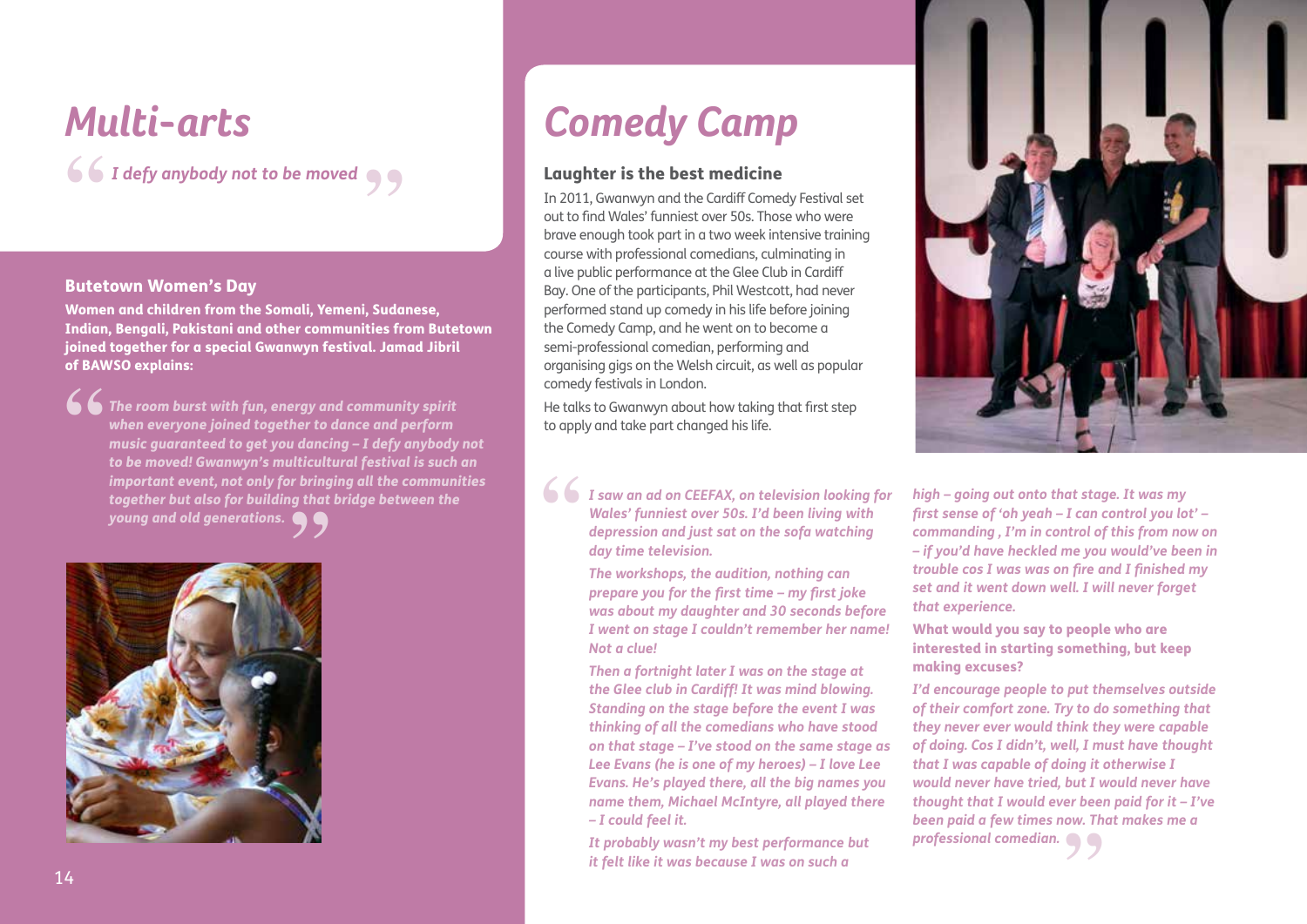### *Arts and Health*

**'' ''** *Gwanwyn is shaping the future of dementia assessment* 

Gwanwyn has developed a reputation of delivering high quality art projects for people who are living with dementia. We have worked closely with a number of health boards across Wales to deliver projects for people on dementia assessment units.

*In Your Minds Eye*, at the Royal Glamorgan hospital, was born out of the desire to make the environment more stimulating and to explore how the artworks could be used as part of the assessment process on the ward.



Artists worked with patients, their families and staff to make arts a part of daily life on the ward. The project's legacy includes a new sign for the Seren ward, art work that transformed the empty spaces on the corridors and a dedicated arts and creative space on the ward to run arts workshops.

 *The patients were being engaged in something constructive and the staff were becoming more motivated... Families of patients were pleased to see their loved ones taking part in activities no matter how big or small a part they played. From an assessment perspective these processes allowed us to gauge the patients' concentration levels, dexterity levels and ability to follow instruction. For me as the ward manager, I cannot thank Gwanwyn enough for agreeing to try something very new*  and different. It has helped us shape the future of dementia assessment in hospital wards. *assessment in hospital wards.* **''**

#### Tactile Art

Gwanwyn worked with students from Cardiff School of Art and Design to design tactile art for use in the new adult mental health unit in Llandough Hospital. The piece was made up of a variety of 3D materials to create a stimulus for patients, staff, family and carers to touch, play with and talk about. This also helped reduce anxiety levels of the patients on the ward. Professor Marcus Longley, Deputy Chair of Cardiff and Vale University Health Board, said at the unveiling of the piece *"it was really inspiring to see the imaginative and cutting edge services you have all created in Llandough, and a great privilege for me to be there. Your partnership with Age Cymru and the young artists are a great example of care which goes beyond good to excellent. "*





#### cARTrefu

CARTrefu is Gwanwyn's partner project, delivering arts residencies in care homes across Wales. cARTrefu's aim is to make daily life in care homes more creative. cARTrefu works with sixteen artists in four different art forms, who all receive mentoring from an expert in their area. The project will deliver 128 art residencies over two years and offers dance, drama, music, poetry, felt making, photography and much more to residents and staff.